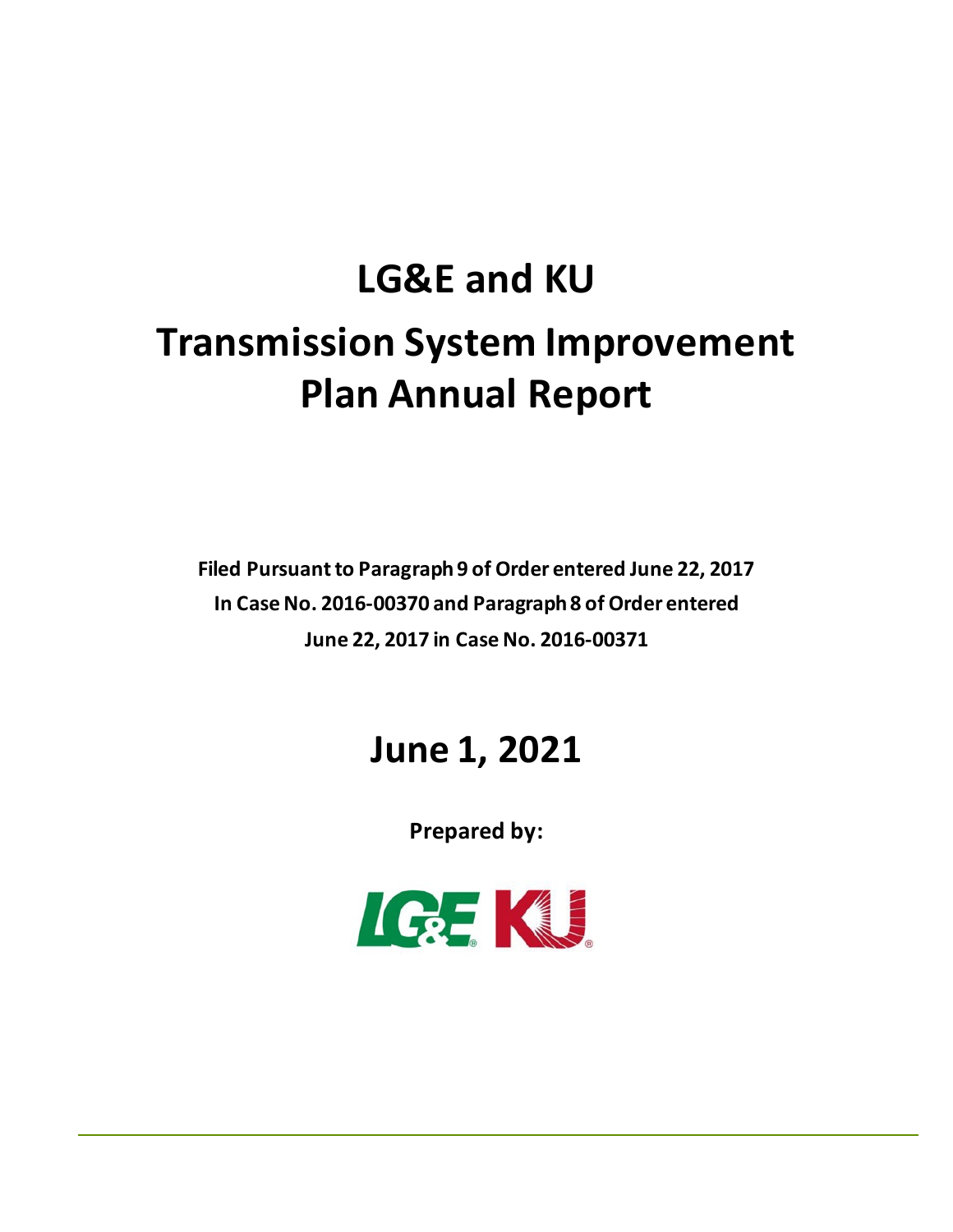### **Table of Contents**

| 1. |        |                                                                                     |    |  |
|----|--------|-------------------------------------------------------------------------------------|----|--|
| 2. |        |                                                                                     |    |  |
|    | 2.1    | Overall Spending Comparison versus the 2020 KPSC Report ________________________2   |    |  |
|    | 2.2    |                                                                                     |    |  |
|    | 2.3    | 2020 Capital Spending on System Integrity and Modernization Projects ___________4   |    |  |
|    |        |                                                                                     |    |  |
|    |        |                                                                                     |    |  |
|    | 3.1    |                                                                                     | 6  |  |
|    | 3.1.1. |                                                                                     |    |  |
|    | 3.1.2. |                                                                                     |    |  |
|    | 3.1.3. |                                                                                     |    |  |
|    | 3.2    |                                                                                     |    |  |
|    | 3.2.1. |                                                                                     |    |  |
|    | 3.2.2. |                                                                                     |    |  |
|    | 3.2.3. | Prioritizing Substation Protection and Control Systems ___________________________8 |    |  |
| 4. |        | Impact on System Reliability and Other Benefits _________________________________ 9 |    |  |
|    | 4.1    |                                                                                     |    |  |
|    | 4.2    |                                                                                     |    |  |
|    | 4.2.1  |                                                                                     |    |  |
|    | 4.2.2  |                                                                                     |    |  |
|    | 4.2.3  |                                                                                     |    |  |
|    | 4.2.4  |                                                                                     |    |  |
|    | 4.2.5  |                                                                                     |    |  |
|    | 4.2.6  | Farley to Sweet Hollow 69 kV line                                                   | 11 |  |
|    | 4.2.7  |                                                                                     |    |  |
|    | 4.2.8  |                                                                                     |    |  |
|    | 4.2.9  |                                                                                     |    |  |
|    | 4.2.10 |                                                                                     |    |  |
|    | 4.3    | Reliability Benefits of Cycled Vegetation Management and Hazard Tree Removal 12     |    |  |
|    | 4.4    |                                                                                     | 13 |  |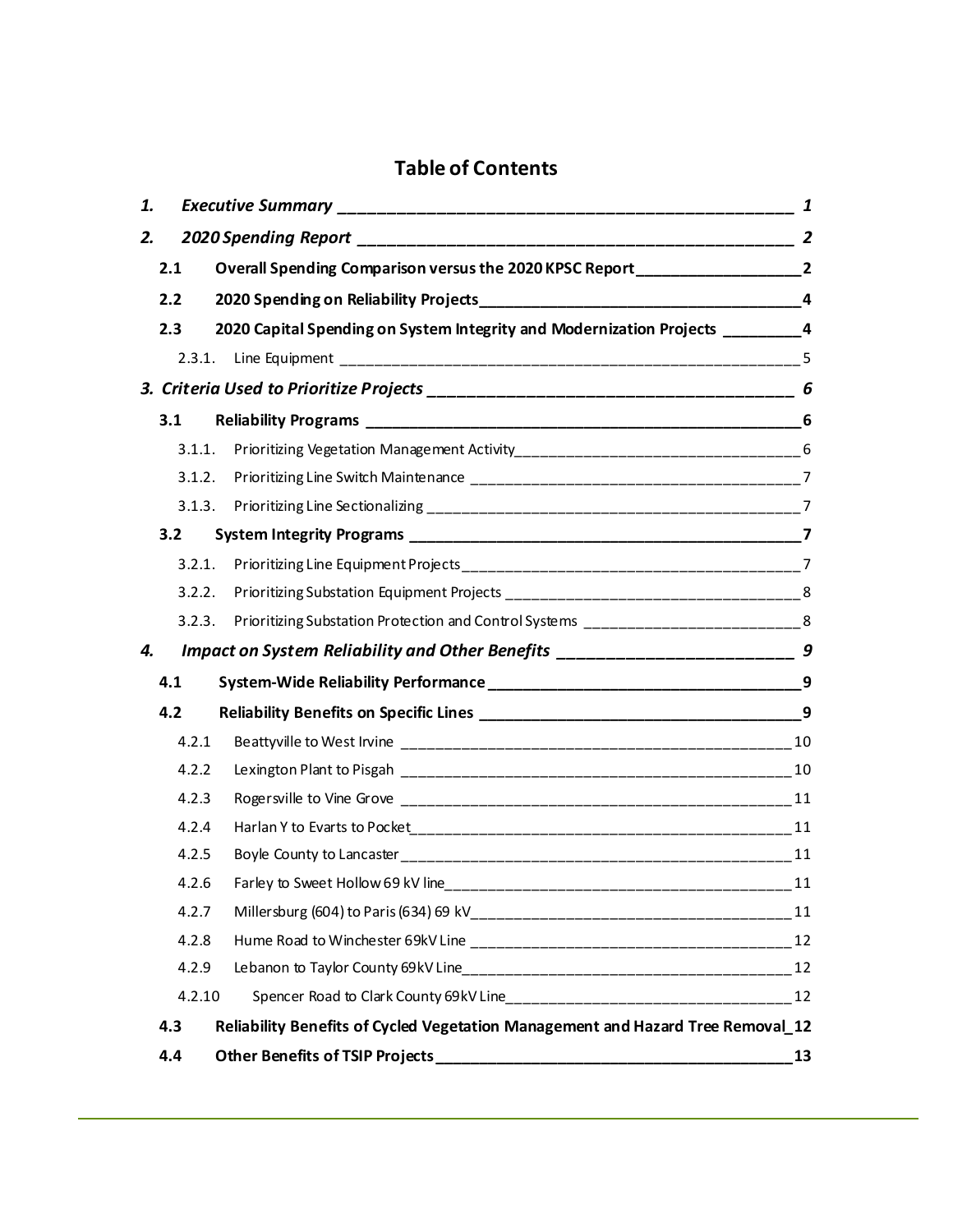| 5. 2021 Projected KPSC Spending |  |
|---------------------------------|--|
| 6. TSIP Summary                 |  |

### **Table of Tables**

| Table 1: LG&E and KU Combined 2020 KPSC Report Projection vs. Actual (\$MM) 2        |  |
|--------------------------------------------------------------------------------------|--|
|                                                                                      |  |
|                                                                                      |  |
| Table 4: LG&E and KU Combined 2020 KPSC Report Reliability Projection vs. Actual     |  |
| Table 5: LG&E and KU Combined 2020 KPSC Report System Integrity Project Forecast vs. |  |
| Table 6: LG&E and KU Combined KPSC Projections for 2021 (\$MM) 14                    |  |

### **Table of Figures**

|--|--|--|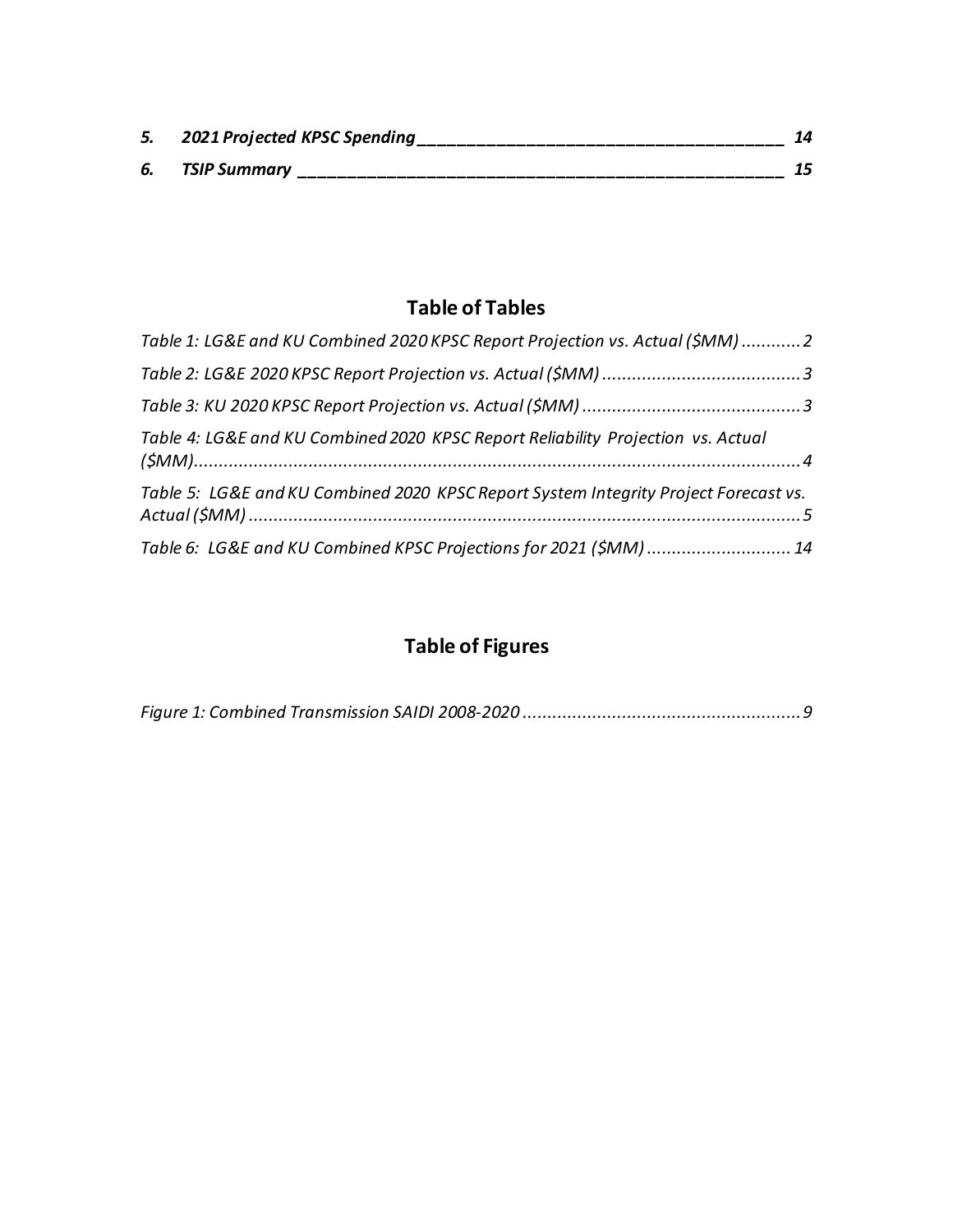### <span id="page-3-0"></span>**1. Executive Summary**

In connection with their 2016 applications for adjustment of base rates and for issuance of certificates of public convenience and necessity, Kentucky Utilities Company ("KU") (Case No. 2016-00370) and Louisville Gas and Electric Company ("LG&E") (Case No. 2016-00371) submitted a spending plan for improvement of their combined transmission system. This plan, entitled the Transmission System Improvement Plan ("TSIP"), projected \$108.3 Million in spending on reliability investments over a five-year period from 2017-2021, and \$429.5 Million in system integrity and modernization investments over the same time period.

In its orders entered on June 22, 2017, the Kentucky Public Service Commission ("PSC") approved stipulated settlements in both cases with certain modifications, resolving the applications filed by KU and LG&E (collectively, the "Companies"). The Orders approved the spending contained in the TSIP, and required that the Companies file an annual report starting June 1, 2018, detailing TSIP spending for the preceding reporting period, the criteria used to prioritize transmission projects, the impact on system reliability and other benefits to the Companies' customers resulting from the investments, and outlining proposed spending for the following year. $1$ 

This report is submitted pursuant to the PSC's directive. It shows that the Companies are following through on their proposed investments in the transmission system, both to increase the reliability of the system now, and to modernize the system to ensure it performs safely and resiliently for many years to come. The report further illustrates how the Companies are using inspection cycles and planned outages to maximize the efficiency of asset replacements and minimize impacts to customers. Improvements in reliability can already be seen for specific lines on which system infrastructure investments have been made.

The Companies anticipate that spending on certain capital TSIP-related programs in 2021 will exceed the forecasts made when the TSIP was first created. The current TSIP capital forecasts are consistent with investment plans as filed in the 2020 LG&E and KU rate cases for total TSIP capital investments. These TSIP increases are primarily driven by the condition of assets found during inspections and the prioritization of investments to improve and sustain reliable performance of the transmission grid. More specifically, these assets are primarily wood structures found to be deteriorated, certain types of conductor nearing end of life and experiencing loss of strength and/or corrosion and system protection components that are at end of life and at risk of operating incorrectly. The Companies are continually

<span id="page-3-1"></span><sup>1</sup> PSC Order June 22, 2017, Case No. 2016-00370, at 28-29; PSC Order June 22, 2017, Case No. 2016-00371, at 31, 35.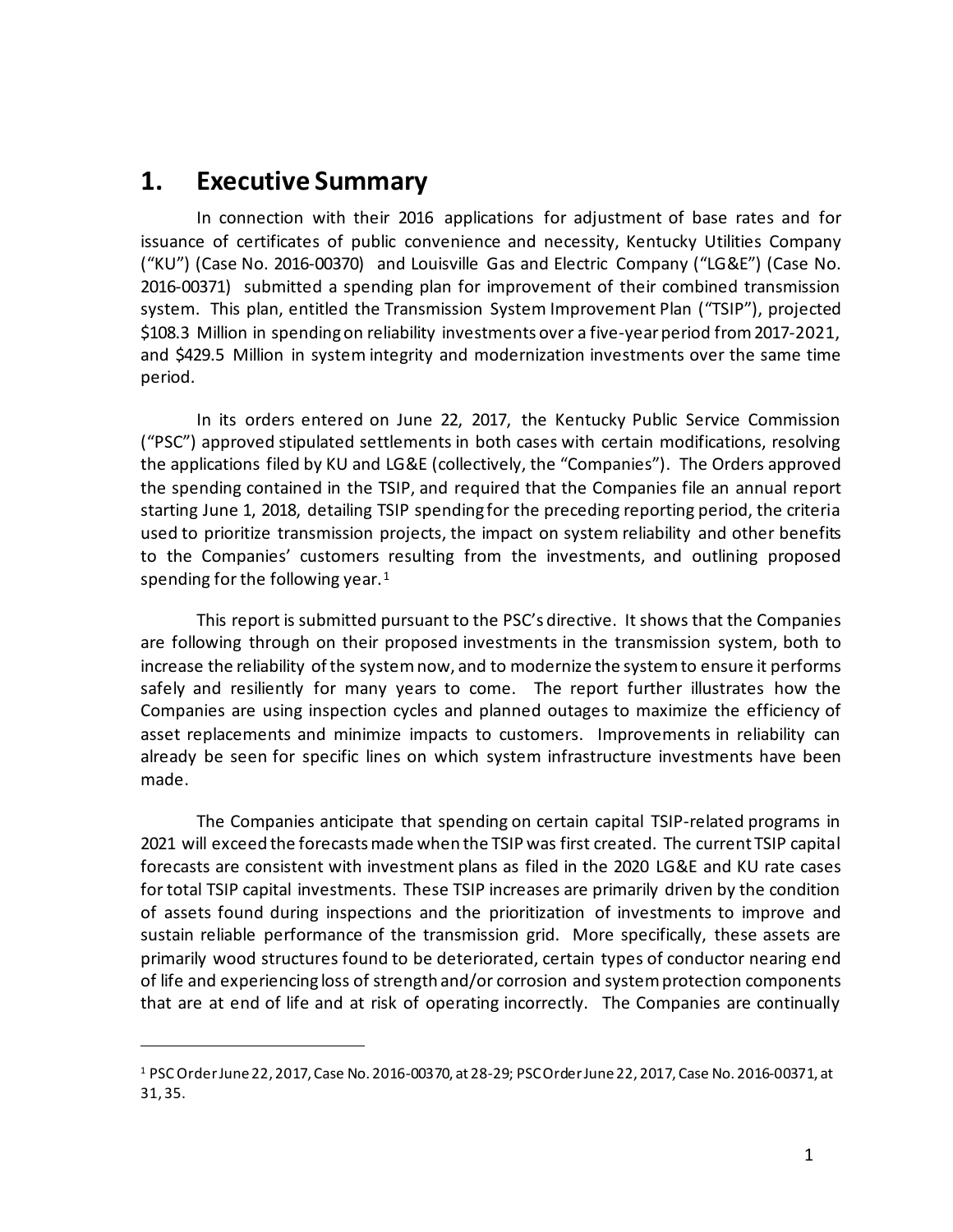responding to new information and changed circumstances in determining the timing and priority of these investments into the transmission system.

TSIP O&M spend has consistently been in line with the forecasts made when the TSIP was first created due to less variables in the business plan.

Through flexibility and the ability to change program priorities and investments based on inspection data, risk assessment, and scheduled outages, the Companies are best able to efficiently conduct asset replacements and carry out the objectives of the TSIP: securing the existence of a modern, reliable, safe and resilient transmission system now and in the future.

### <span id="page-4-0"></span>**2. 2020 Spending Report[2](#page-4-2)**

### <span id="page-4-1"></span>*2.1 Overall Spending Comparison versus the 2020 KPSC Report*

The following table sets forth the Companies' combined actual spending for TSIPrelated improvementsin 2020 versus the projections in the 2020 KPSC Report:

| Table 1: LG&E and KU Combined 2020 KPSC Report Projection vs. Actual<br>(\$MM) |                                |             |               |
|--------------------------------------------------------------------------------|--------------------------------|-------------|---------------|
|                                                                                | 2020 KPSC Report<br>Projection | 2020 Actual | Variance (\$) |
| O&M Total:                                                                     | \$14.4                         | \$14.1      | (50.3)        |
| Capital Total:                                                                 | \$137.5                        | \$140.5     | \$3.0         |
| Total:                                                                         | \$151.9                        | \$154.6     | \$2.7         |

<span id="page-4-2"></span> $2$  All tables in Section 2 show a comparison between the 2020 KPSC Report projections in Case Nos. 2016-00370 and 2016-00371 and 2020 actuals.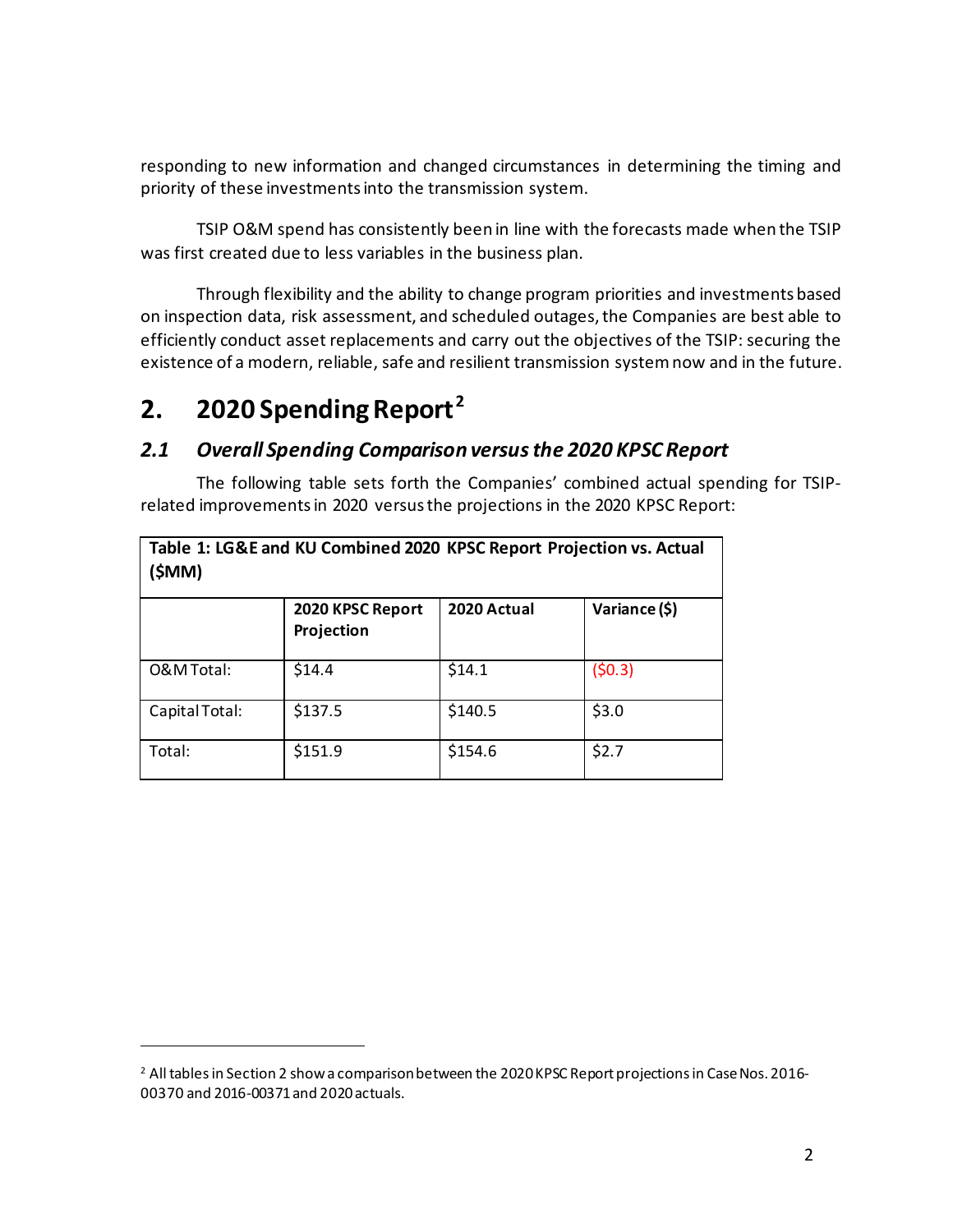The following tables show the same spending comparison broken down by LG&E and KU, respectively:

| Table 2: LG&E 2020 KPSC Report Projection vs. Actual (\$MM) |                                |             |               |
|-------------------------------------------------------------|--------------------------------|-------------|---------------|
|                                                             | 2020 KPSC Report<br>Projection | 2020 Actual | Variance (\$) |
| O&M Total:                                                  | \$5.3                          | \$5.0       | (50.3)        |
| Capital Total:                                              | \$27.0                         | \$25.0      | (52.0)        |
| Total:                                                      | \$32.3                         | \$30.0      | (52.3)        |

| Table 3: KU 2020 KPSC Report Projection vs. Actual (\$MM) |                                |             |               |
|-----------------------------------------------------------|--------------------------------|-------------|---------------|
|                                                           | 2020 KPSC Report<br>Projection | 2020 Actual | Variance (\$) |
| O&M Total:                                                | \$9.1                          | \$9.1       | \$0.0         |
| Capital Total:                                            | \$110.5                        | \$115.5     | \$5.0         |
| Total:                                                    | \$119.6                        | \$124.6     | \$5.0         |

As these tables reflect, combined spending for Operations & Maintenance ("O&M") and capital was within two percent of 2020 KPSC Report projections. Minor variances occurred between programs, which will be explained in later sections.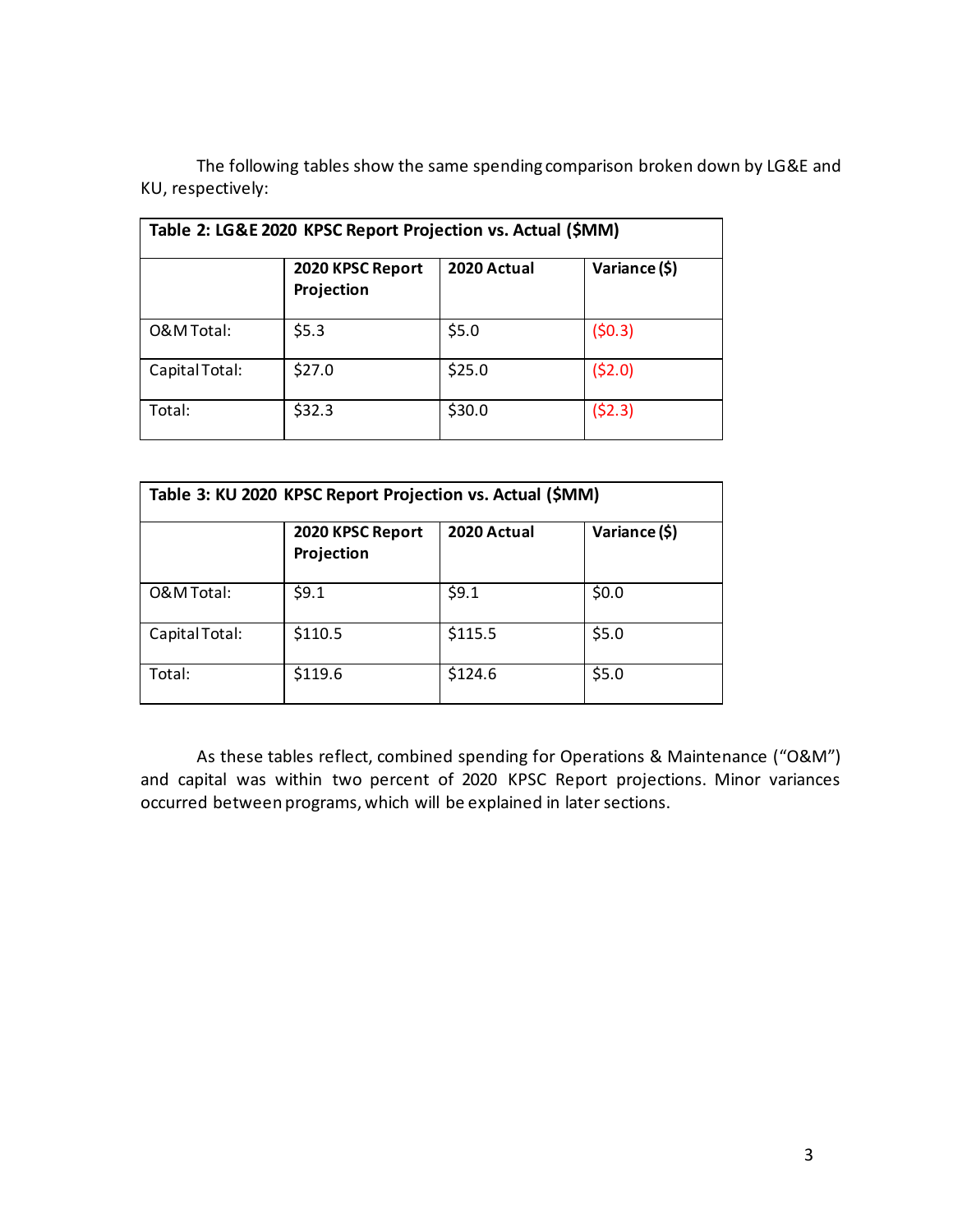### <span id="page-6-0"></span>*2.2 2020 Spending on Reliability Projects*

The following shows how the Companies allocated 2020 spending on reliability projects compared to 2020 projections in the 2020 KPSC Report:

| Table 4: LG&E and KU Combined 2020 KPSC Report Reliability Projection<br>vs. Actual (\$MM)         |                                |             |               |
|----------------------------------------------------------------------------------------------------|--------------------------------|-------------|---------------|
|                                                                                                    | 2020 KPSC Report<br>Projection | 2020 Actual | Variance (\$) |
| O&M for TSIP<br>Projects (Veg.<br>Mgmt., Switch<br>Maintenance and<br>corrosion<br>protection) $3$ | \$14.4                         | \$14.1      | (50.3)        |
| Line Sectionalizing<br>(Capital):                                                                  | \$18.1                         | \$13.1      | (55.0)        |

The Companies' spending on O&M was within two percent and in line with projections provided in the 2020 KPSC Report. Variances in Line Sectionalizing (capital) spend can mainly be attributed to permitting challenges, which delayed spend in 2020.

### <span id="page-6-1"></span>*2.3 2020 Capital Spending on System Integrity and Modernization Projects*

The following table contains a breakdown of the Companies' actual 2020 spending on system integrity and modernization projects compared to the Companies' forecast in the 2020 KPSC Report:

<span id="page-6-2"></span><sup>&</sup>lt;sup>3</sup> Corrosion protection is shown as an O&M expense in Table 6 of the TSIP Document.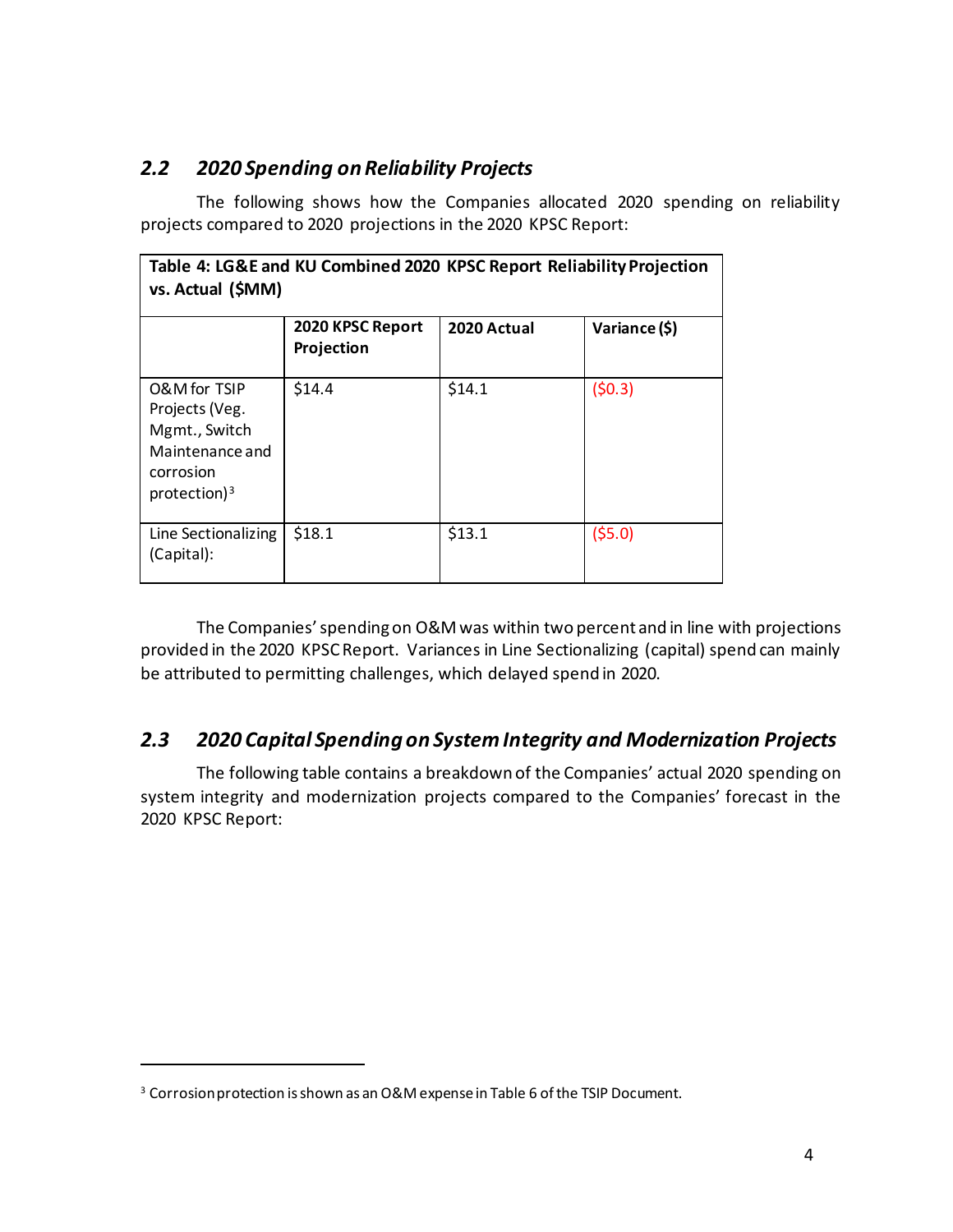| Table 5: LG&E and KU Combined 2020 KPSC Report System Integrity<br>Project Forecast vs. Actual (\$MM) |                                |             |               |
|-------------------------------------------------------------------------------------------------------|--------------------------------|-------------|---------------|
|                                                                                                       | 2020 KPSC Report<br>Projection | 2020 Actual | Variance (\$) |
| Line Equipment <sup>4</sup>                                                                           | \$91.2                         | \$100.0     | \$8.8         |
| Underground<br>Lines                                                                                  | \$0.8\$                        | \$0.9       | \$0.1         |
| Substation <sup>5</sup><br>Equipment                                                                  | \$14.0                         | \$10.7      | $(53.3)^6$    |
| Substation<br>Protection &<br>Control (P&C)<br>Systems                                                | \$13.4                         | \$15.8      | \$2.4         |
| <b>Total System</b><br>Integrity:                                                                     | \$119.4                        | \$127.4     | \$8.0         |

**Table 5: LG&E and KU Combined 2020 KPSC Report System Integrity** 

As summarized in this table, total 2020 spending on transmission system integrity and modernization projects under the 2020 KPSC Report was within seven percent of the Companies' projections from the prior year's report submitted in June of 2020. Variances are described in the sections below.

### **2.3.1. Line Equipment**

<span id="page-7-0"></span>Historically, the Companies conducted system-wide aerial inspections for damage to or deterioration of poles in the transmission system. Starting in 2013, in part in response to evolving Commission regulations regarding inspections, the Companies began performing more detailed pole inspections and initiated a cycled approach to those inspections. Wood poles are now inspected every six years and steel poles are inspected every twelve years. Pole inspections include detailed visual observation, sounding, and, when possible, climbing of the poles to observe their condition.

<span id="page-7-1"></span><sup>4</sup> Separately shown as line equipment, line switches, and overhead lines in Table 6 of the TSIP document.

<span id="page-7-2"></span><sup>5</sup> Separately shown as circuit breakers, insulators, line arresters, and coupling capacitors in Table 6 of the TSIP document.

<span id="page-7-3"></span> $6$  One project was miscoded to Substation Equipment in the 2020 KPSC Report projections. This was corrected by allocating \$2.5M to Substation Protection & Controls (P&C), which contributed to a \$3.2M negative variance for Substation Equipment and a \$2.4M variance for Substation Protection & Controls (P&C).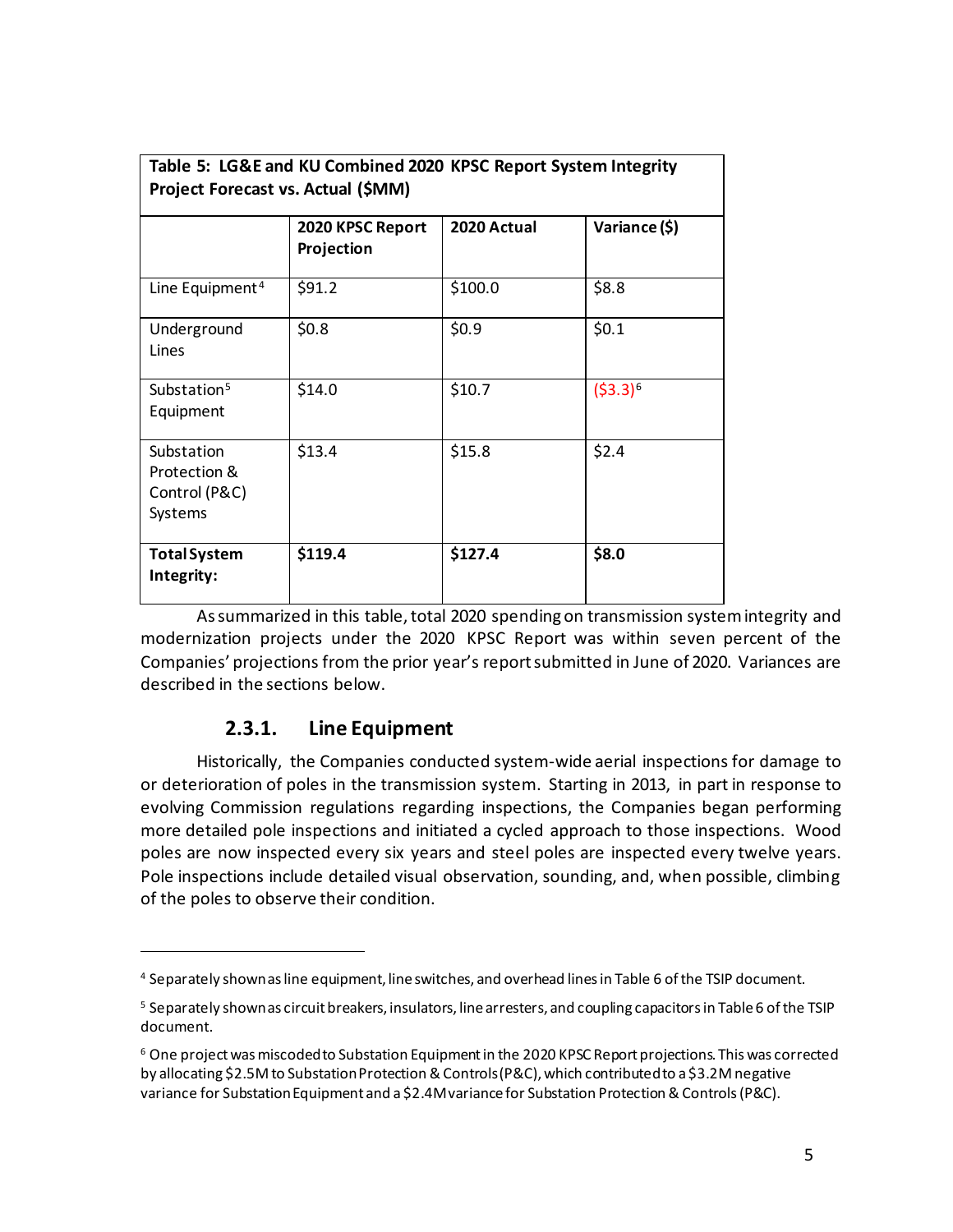The more detailed ground-based inspections have been successful in identifying wood poles in need of replacement, and the Companies continue to focus on addressing replacements in the pole backlog. The Companies budgeted and executed the replacement of 800 poles in calendar year 2020.

At the end of 2020, there were approximately 4,294 poles in the transmission system slated for replacement. 2018 was the final year of the first six-year cycle for wood pole replacements. Early in this second cycle of detailed pole inspections, the reject rate for inspected wood structures has remained higher than originally anticipated. Quality control checks have confirmed the inspections produce consistent results. As such, the Companies will continue to need to spend more on wood structure replacement than originally anticipated.

The Companies 2020 spend for line equipment and overhead lines replacement was above the 2020 KPSC Report projections. The Companies focused on completing additional pole replacements and overhead line replacements when other projects, such as line sectionalizing, experienced permitting challenges.

### <span id="page-8-0"></span>**3. Criteria Used to Prioritize Projects**

There is not a "one size fits all" approach to prioritizing reliability or system integrity projects contained in the TSIP. The Companies must be nimble and adapt their approach to asset replacement to respond to changed circumstances. For example, planned substation outages allow the Companies to accelerate replacement of equipment at that substation without causing additional impact to customers. Furthermore, overall system resiliency is best achieved when certain related equipment (such as breakers, insulators, and line arrestors) are replaced simultaneously. The Companies can maximize efficiency in asset replacement when they have flexibility to determine how such replacements are prioritized and when they occur.

Prioritization within each program or asset class depends on the impact of failure on the Companies' customers, the type of asset, the age and condition of the asset, past performance and maintenance history, or some combination of these factors. This section describes the various projects contained in the TSIP and the general criteria used to prioritize those projects.

### <span id="page-8-2"></span><span id="page-8-1"></span>*3.1 Reliability Programs*

### **3.1.1. Prioritizing Vegetation Management Activity**

As the Companies reported in testimony and related materials filed in the 2016 rate cases, in 2016 the Companies began transitioning their line clearing and vegetation management programs on 345kV and higher lines from a just-in-time approach to a 5-year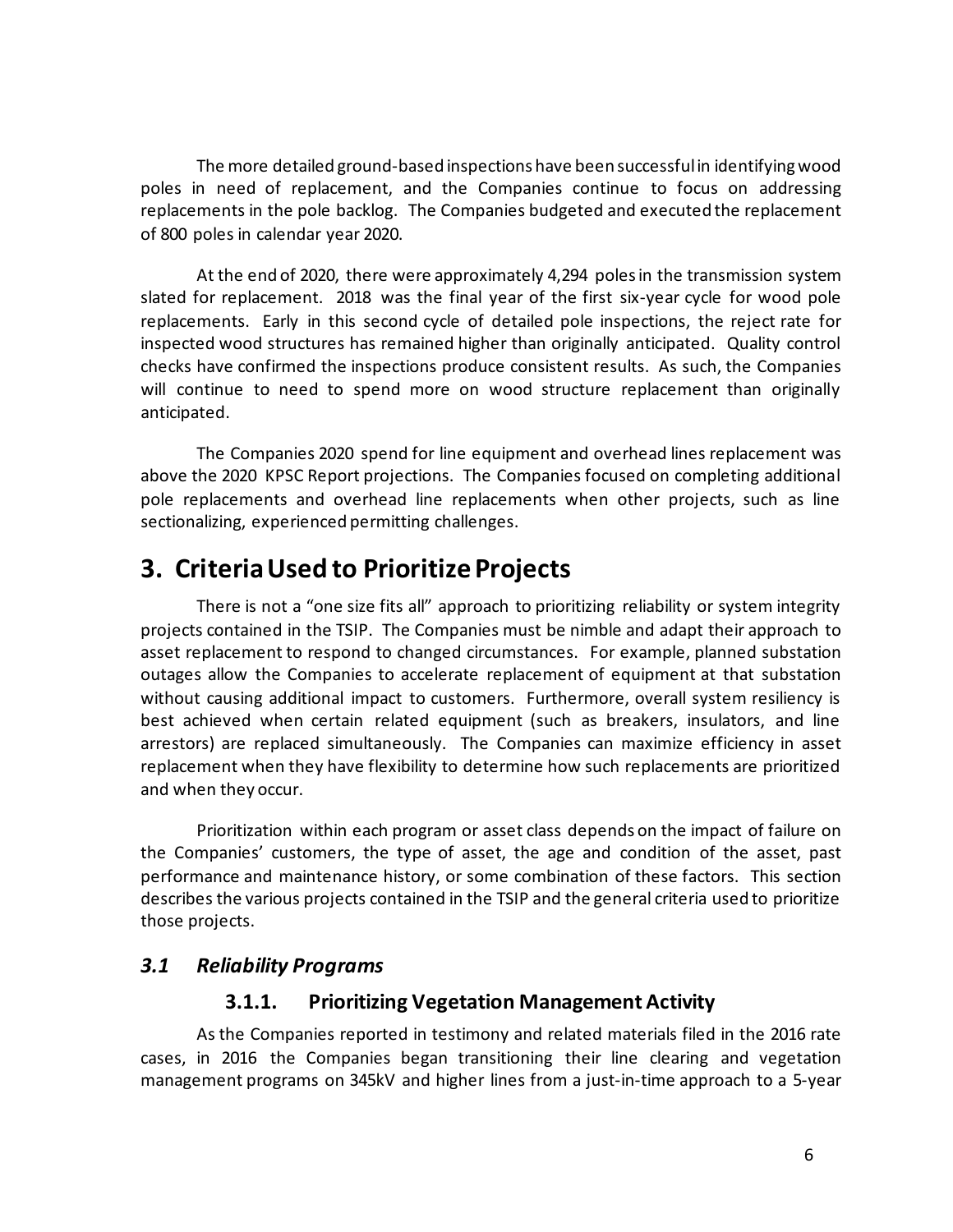cycled approach. Starting in mid-2017, the Companies began the first cycle for lines operating below 345kV. Because the complete cycle will take five years to implement, the Companies have continued with aerial inspections to identify potential line interference and hazard trees, and those inspections are still the primary method of prioritizing vegetation management activities. Potential customer impact and the occurrence of other work, such as pole and conductor replacements, is also a factor.

Once the first five-year cycle is complete, prioritization of line clearing will be based primarily on the established cycle, while off-cycle work will continue to be prioritized through inspection programs.

### **3.1.2. Prioritizing Line Switch Maintenance**

<span id="page-9-0"></span>As part of the TSIP, the Companies have established a detailed annual inspection cycle for all automated and motor operated line switches. All remaining manual switches will be inspected every other year. The results of these inspections allow the Companies to repair switches as necessary or to prioritize switches for replacement. The cycles for the inspections themselves were established based on industry best practices and the likelihood of failures for different types of equipment.

### **3.1.3. Prioritizing Line Sectionalizing**

<span id="page-9-1"></span>Line sectionalizing involves installation of in-line breakers or switches to decrease customer exposure to outages on long transmission lines with multiple load taps. Priority for lines to receive this new equipment is based on the length of the line, the total customer impact in the event of an outage, and past performance of the line in terms of outage frequency and duration.

### <span id="page-9-3"></span><span id="page-9-2"></span>*3.2 System Integrity Programs*

### **3.2.1. Prioritizing Line Equipment Projects**

Prioritization of line equipment (including poles), line switches, and overhead lines is based primarily upon analysis of field inspection data and the condition of the asset. For example, if inspection data reveals that certain poles are in need of replacement sooner than others, those poles are targeted for replacement earlier. Other factors that can influence the priority of replacement of line equipment, line switches, and overhead lines are field notes captured during inspection, past performance of the circuit on which the equipment operates, extent of customer impact in the event of equipment or line failure, and other work planned on the circuit which may allow the Companies the opportunity to replace line equipment without further service interruption. The Companies are further integrating these factors into line replacement prioritization to allow more impactful equipment to be replaced sooner.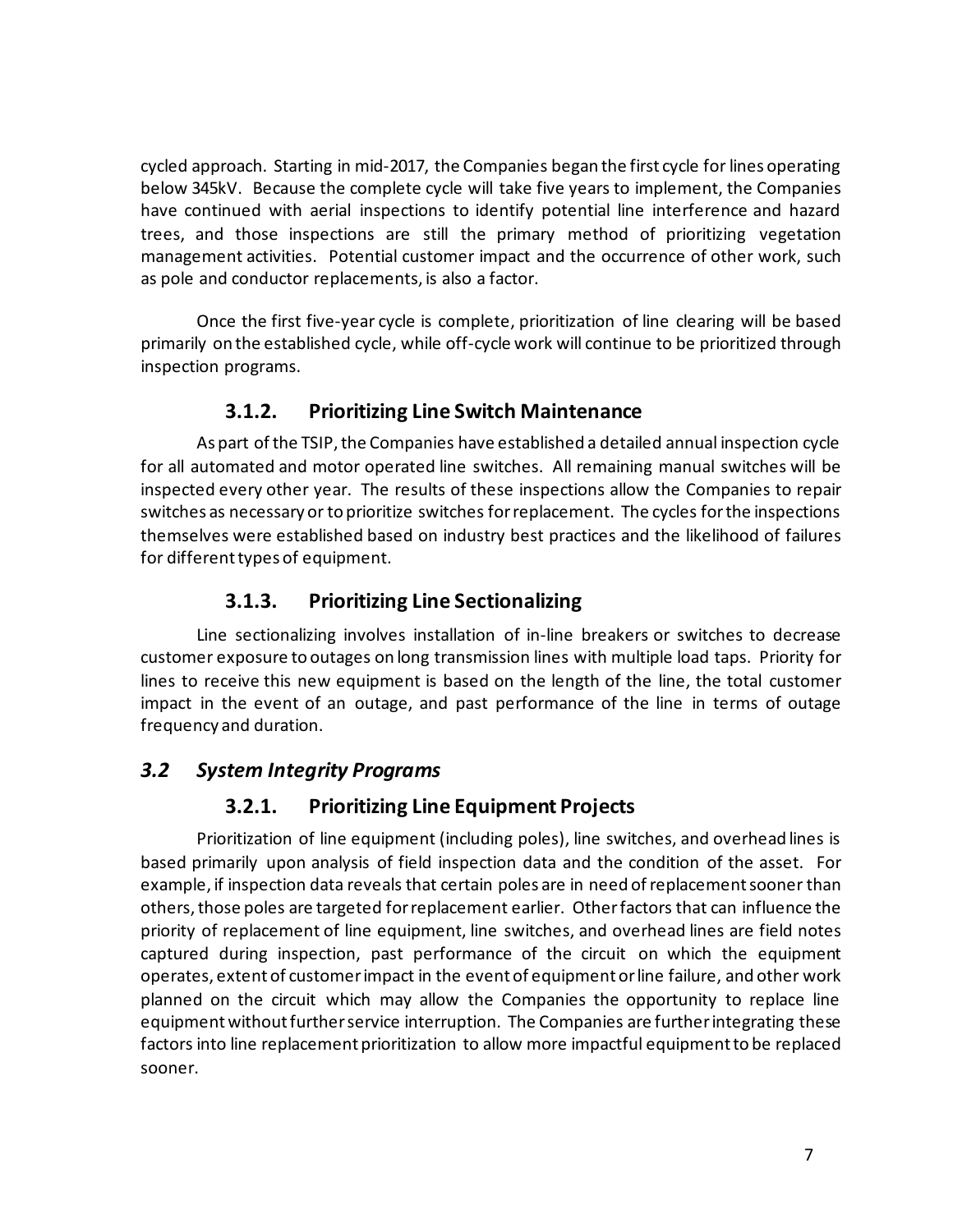### **3.2.2. Prioritizing Substation Equipment Projects**

<span id="page-10-0"></span>Circuit breakers are mechanical switching devices subject to mechanical failure and are sometimes difficult to keep in adjustment. Replacements are prioritized using a number of factors, including past maintenance history, environmental risks (risk of oil release), age, results of diagnostic test results, and potential customer impact of breaker failure.

Substation insulators are used to isolate energized conductors and switching equipment from ground. Replacement of substation insulators contemplated by the TSIP targets both cap and pin and hollow post insulators. Cap and pin insulators typically fail when their cement joints deteriorate and allow separation of components. Most hollow post insulator failures are attributable to water ingress to the hollow portion of the insulator. Replacements are prioritized by the timing of scheduled work on related breakers, potential customer impact of failure, and in some cases, visual inspection.

Line arresters protect transmission equipment by limiting transient overvoltage typically caused by lightning strikes or switching. Porcelain or silicon carbide components on older line arresters are prone to failure and resulting outages. Replacement of line arresters is performed in connection with replacement of other substation assets and is not individually prioritized.

Coupling capacitors couple a signal from a power line carrier to the transmission line. Their failure is difficult to predict. Replacements are prioritized based primarily on customer impact of failure, age and type of equipment.

### **3.2.3. Prioritizing Substation Protection and Control Systems**

<span id="page-10-1"></span>P&C Systems refer to a class of equipment used to identify power system disturbances, stop system degradation, restore the system to a normal state, and minimize the impact of disturbance. P&C equipment is typically contained inside a substation control house and includes relay panels, remote terminal units ("RTUs"), power line carriers, digital fault recorders, and batteries.

Replacement of the control house itself is prioritized based on the overall condition of the control house and the equipment inside. Replacement of relays and RTUs are prioritized primarily based on past performance. Power line carriers and digital fault recorders are replaced based on past maintenance history, and new digital fault recorders are added based on the need to improve data on a particular circuit. Batteries are replaced based upon their condition.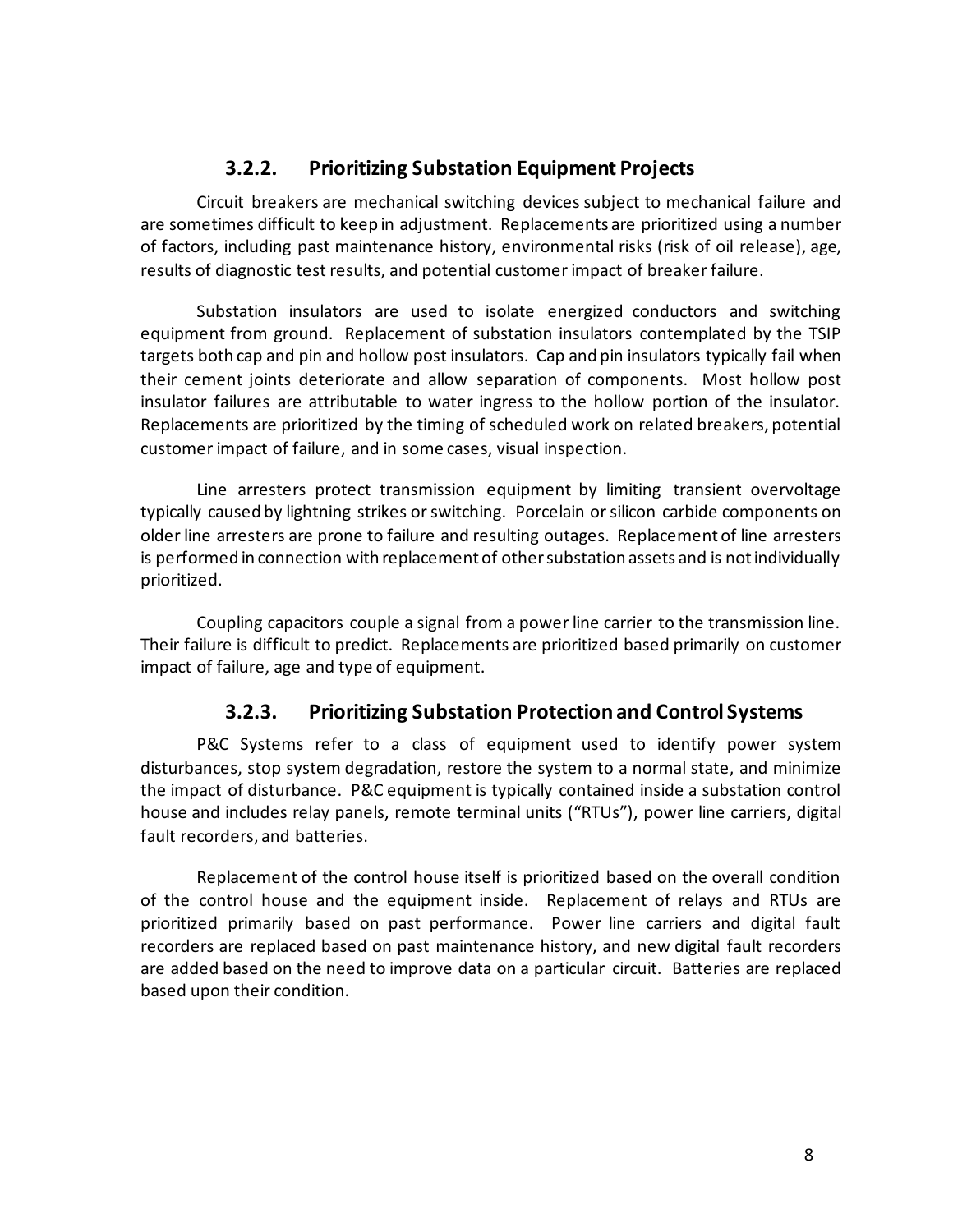### <span id="page-11-0"></span>**4. Impact on System Reliability and Other Benefits**

### <span id="page-11-1"></span>*4.1 System-Wide Reliability Performance*

Transmission System Average Interruption Duration Index ("SAIDI") has been a traditional metric to track transmission reliability. SAIDI measures the average electric service interruption duration in minutes per customer for the specified period and system. Typically, major event days such as a severe windstorm are excluded from this metric. The following graphic shows the Companies' combined transmission system SAIDI for the past thirteen years:



#### <span id="page-11-3"></span>**Figure 1: Combined Transmission SAIDI 2008-2020**

As this figure demonstrates, the Companies' combined 2020 transmission reliability performance was favorable compared to recent years as measured by SAIDI, resulting in just 4.2 minutes of average service interruption per customer. This data shows a continued downward trend in outage durations reflecting the improvement of transmission system reliability. The Companies expect that the upgrades and improvements included in the TSIP are contributing to and will continue to contribute to this trend.

### <span id="page-11-2"></span>*4.2 Reliability Benefits on Specific Lines*

Since 2015, the Companies have implemented and completed 134 reliability projects. These include installing 15 new breakers, 97 switches and 22 other projects that consist of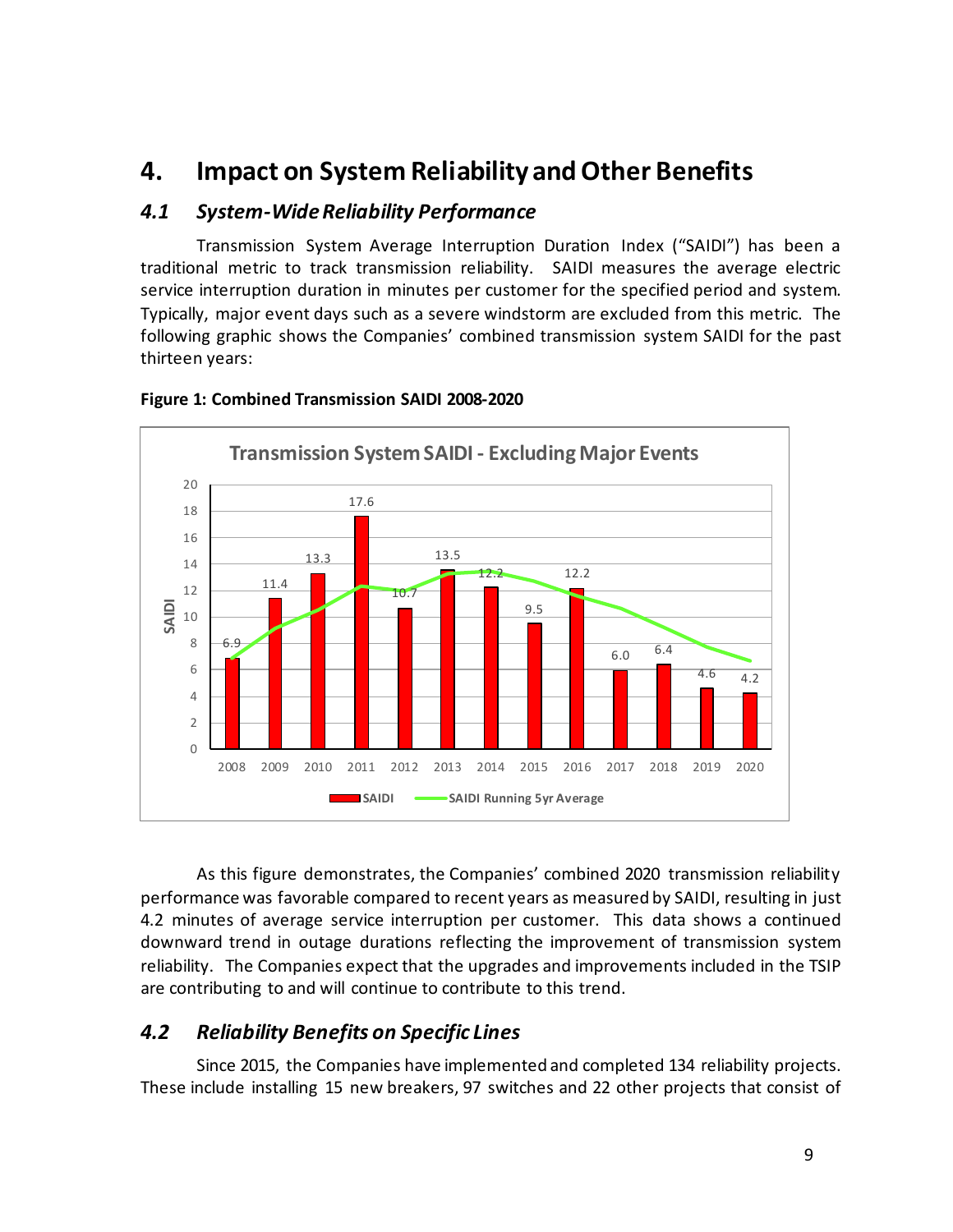line fault indicators, digital fault recorders and remote terminal units. These projects have improved the system's reliability by reducing overall customer exposure to outages and reducing the restoration time when an outage occurs. Out of the 97 switches, 76 are motor operated switches and 45 have Automatic Reclosing Scheme ("ARS") to further speed customer restoration. The Companies are continuing to invest in these types of projects in order to enhance system performance and maintain a high level of system reliability while also enhancing data collection and analytic capabilities.

The upgrades and improvements included in TSIP have resulted in 25% less system interruptions in 2020 compared to recent years. Even with fewer interruptions, the 51 newly added switches in 2019 and 2020 have further reduced the average service interruption per customer.

The Companies have noted immediate and significant improvements in reliability resulting from TSIP investments on certain lines as described in the examples below.

#### **4.2.1 Beattyville to West Irvine**

<span id="page-12-0"></span>KU added a motor operated switch in 2016 and implemented auto-reclosing scheme in 2017 at the Irvine tap point for this line. From 2012 until the time this switch was installed, this circuit experienced fourteen (14) sustained events and accounted for 2.7 minutes of SAIDI for an average SAIDI of 0.2 minutes per event. After these projects were completed, this circuit experienced eight (8) sustained events, but collectively those events accounted for only 0.2 minutes of SAIDI impact for an average SAIDI of 0.03 minutes per event. Additionally, the combination of the auto-reclosing scheme with the motor operated switches on the line prevented a potential three (3) minutes of SAIDI.

### **4.2.2 Lexington Plant to Pisgah**

<span id="page-12-1"></span>The Lexington Plant to Pisgah line was previously KU's worst performing transmission line in terms of system outages and duration. In 2016, KU completed a project that added two (2) circuit breakers at the Parker's Mill station and motor operated switches at the Parker's Mill tap point. Several miles of the line were also replaced and rebuilt. From 2012 until the time this project was completed, the line experienced eleven (11) sustained events and contributed 8.6 minutes of SAIDI. Since the completion of these improvements, there have been six (6) sustained outages. Only one of those outages caused a SAIDI impact on a major event day of 0.1 minutes.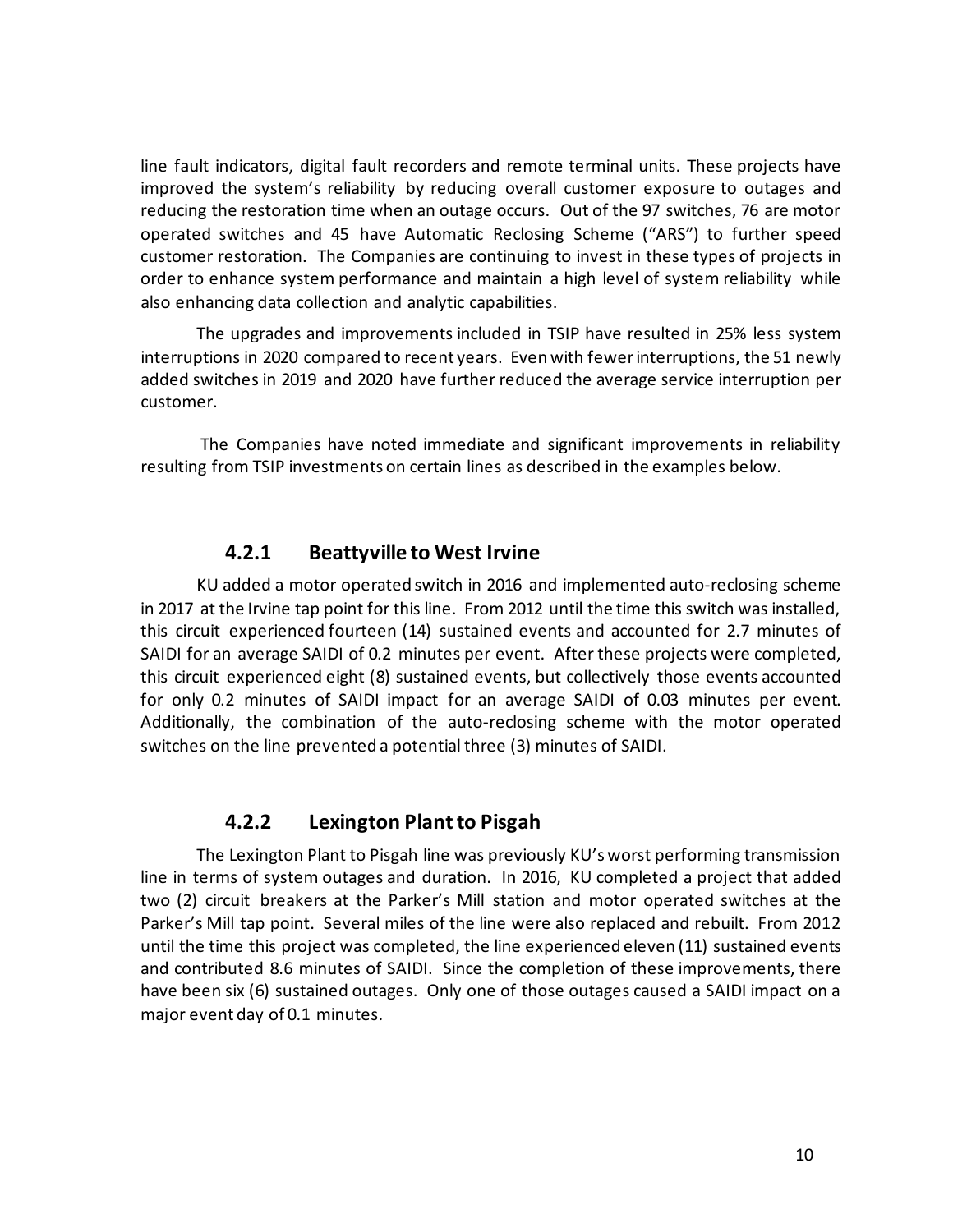#### **4.2.3 Rogersville to Vine Grove**

<span id="page-13-0"></span>The Rogersville to Vine Grove line was previously KU's third worst performing transmission line in terms of SAIDI. In 2017, KU added a motor operated switch with auto reclosing scheme at the Radcliff station. From 2012 until the time the switch was installed, the line experienced ten (10) sustained events and contributed four (4) minutes of SAIDI for an average of 0.4 minutes per event. Since the completion of these improvements, there has only been one sustained outage in 2018 with a SAIDI impact of 0.1 minutes. The auto reclosing scheme prevented over 4,300 customers from experiencing the sustained outage.

#### **4.2.4 Harlan Y to Evarts to Pocket**

<span id="page-13-1"></span>KU added a motor operated switch and implemented auto-reclosing scheme in 2017 at the Harlan 557 station on this line. From 2012 until the time this switch was installed, this circuit experienced nine (9) sustained events and accounted for 1.2 minutes of SAIDI. After this project was completed, this circuit experienced three (3) sustained events with a SAIDI impact of 0.6 minutes. The auto reclosing scheme prevented over 1,600 customers from experiencing the sustained outage during a major event day in 2020.

#### **4.2.5 Boyle County to Lancaster**

<span id="page-13-2"></span>In 2017, KU installed a breaker at Stanford. Prior to this project the circuit experienced two (2) sustained outages contributing 1.5 minutes of SAIDI. Since the project was completed there have been two (2) events as well; however, they total only 0.4 minutes of SAIDI.

#### **4.2.6 Farley to Sweet Hollow 69 kV line**

<span id="page-13-3"></span>KU added a motor operated switch in 2017 at the Corbin Steel tap on this line. From 2012 until the time this switch was installed, this circuit experienced three (3) sustained events and accounted for 0.9 minutes of SAIDI for an average SAIDI of 0.3 minutes per event. After this project was completed, this circuit experienced one (1) sustained events with no SAIDI impact. The motor operated switch at Corbin steel was used to sectionalize the line and restore the customers in less than five (5) minutes.

#### **4.2.7 Millersburg (604) to Paris (634) 69 kV**

<span id="page-13-4"></span>KU added a motor operated switch and implemented auto-reclosing scheme in 2017 at the Paris tap on this line. From 2012 until the time this switch was installed, this circuit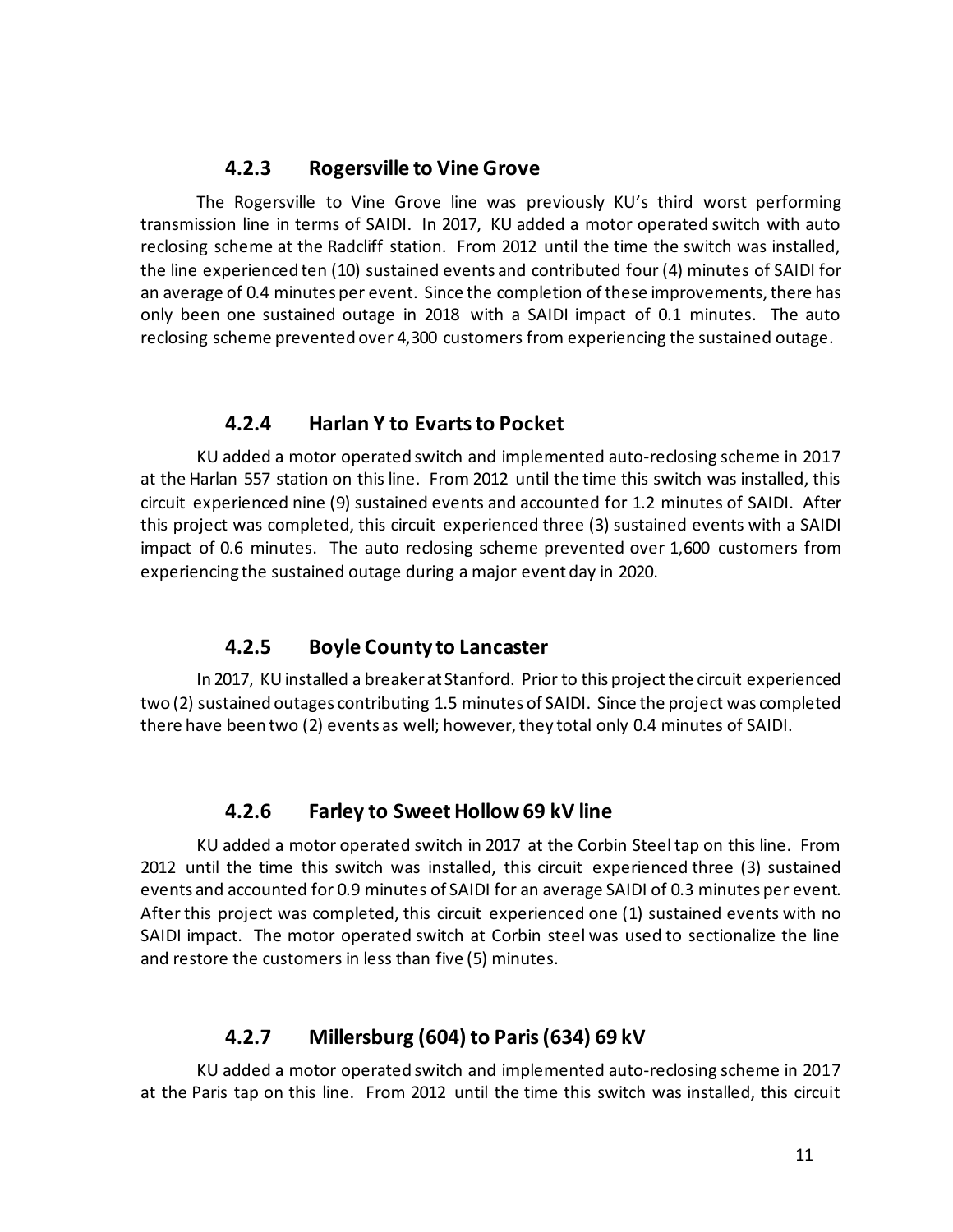experienced seven (7) sustained events and accounted for 1.2 minutes of SAIDI for an average SAIDI of 0.2 minutes per event. After these projects were completed, this circuit experienced one (1) sustained events with no SAIDI impact. The auto-reclosing scheme at the Paris tap operated to sectionalize the line and restore the customers with no interruptions.

### **4.2.8 Hume Road to Winchester 69kV Line**

<span id="page-14-0"></span>KU added a motor operated switch and implemented auto-reclosing scheme in 2017 at the Haley tap on this line and added motors to two (2) switches at the Rockwell substation in 2018. From 2012 until the time these projects were implemented, this circuit experienced four (4) sustained events and accounted for 1.8 minutes of SAIDI. After these projects were completed, this circuit experienced two (2) sustained events with no SAIDI impact. The autoreclosing scheme at the Haley tap operated to sectionalize the line and restore the customers with no interruptions.

### **4.2.9 Lebanon to Taylor County 69kV Line**

<span id="page-14-1"></span>In 2017, KU added two motors to the existing switches with auto-reclosing scheme at Lebanon South tap and added two (2) motors to the existing switches at Campbellsville Industrial tap. From 2012 until the time these motors were added, this circuit experienced seven (7) sustained events and accounted for 1.6 minutes of SAIDI. After these projects were completed, this circuit experienced four (4) sustained events with 0.14 min of SAIDI impact. The auto-reclosing scheme at the Lebanon South tap operated to sectionalize the line and restore the customers with no interruptions.

### **4.2.10 Spencer Road to Clark County 69kV Line**

<span id="page-14-2"></span>KU added motor operated switches and implemented auto-reclosing scheme in 2018 at the Mt Sterling tap on this line. From 2012 until the time this switch was installed, this circuit experienced two (2) sustained events and accounted for 0.5 minutes of SAIDI. After these projects were completed, this circuit experienced one (1) sustained events with no SAIDI impact. The auto-reclosing scheme at the Mt. Sterling tap operated to sectionalize the line and restore the customers with no interruptions.

### <span id="page-14-3"></span>*4.3 Reliability Benefits of Cycled Vegetation Management and Hazard Tree Removal*

As set forth above, the Companies are in the midst of implementing a 5-year line clearing cycle for transmission lines. Cycled line clearing began on extra high voltage lines (345kV and 500kV) first and is now being performed on lower voltage lines (161kV, 138kV, and 69kV) as described in the TSIP. Inspections of lines which have already been cleared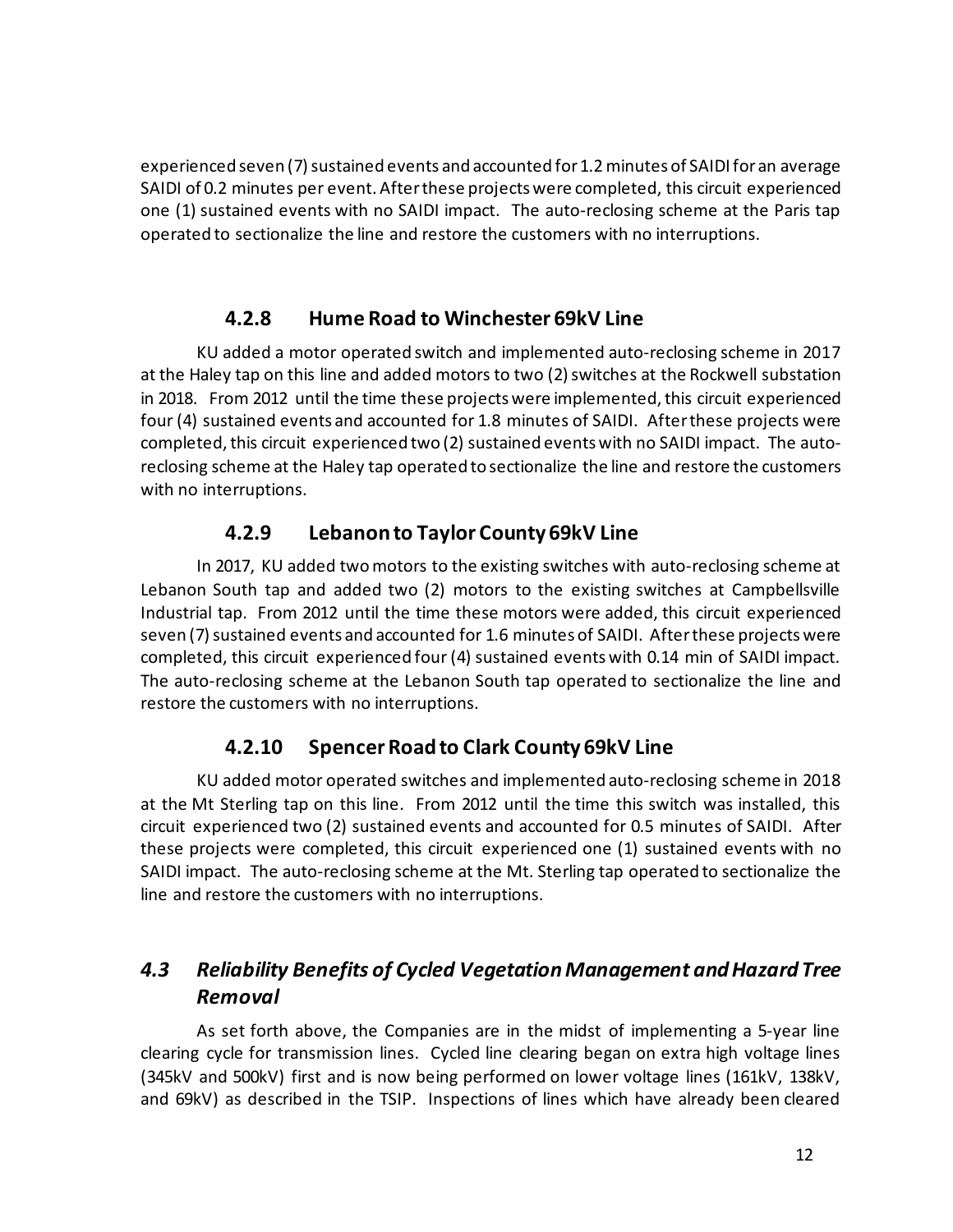under the cycle reveal more uniform line clearance as compared to the previous just-in-time approach, in which significant variations in vegetation encroachment on a single line were sometimes observed. As completion of the first five-year cycle progresses, the Companies expect to see improved reliability through uniform maintenance of established transmission corridors.

In 2020, the Companies also completed hazard tree patrols on over 760 transmission miles across the transmission system. These patrols identified roughly 350 ash trees and roughly 370 total hazard trees for removal. The Companies removed roughly 220 ash trees and roughly 165 total hazard trees in 2020. Hazard trees pose a risk of line interference and resulting service disruption. Early identification and removal of hazard trees improves the overall reliability of the transmission system and mitigates the risk of tree related outages.

### <span id="page-15-0"></span>*4.4 Other Benefits of TSIP Projects*

Replacement of aging transmission assets not only contributes to system reliability now, but also improves the resiliency and reliability of the transmission system long into the future. The assets being replaced under the TSIP are nearing end of life and/or obsolete. Replacement parts for many of these aging assets are costly and difficult to obtain, and do not necessarily extend the life of the assets. Replacement assets installed under the programs outlined in the TSIP employ modern technology which enhances the overall safety and resiliency of the system. For example, replacement relays installed in the Companies' substations contain microprocessors which capture valuable data used in fault analysis and outage prevention. This equipment enables the Companies to more accurately identify a fault location and reduce the number of faults where an initiating cause cannot be identified.

Furthermore, many of the lines being improved were previously designed for medium loading under the National Electrical Safety Code ("NESC"). New equipment installed on these lines is designed for heavy loading under the NESC, improving the ability of the line to withstand weather events such as wind and ice. For example, while most of the poles being replaced on the transmission system are wood, most of the replacement poles are steel. Steel poles have a longer expected life than wood poles, are more resilient to hazards and severe weather events, and do not deteriorate like wood poles. This approach is typical in the industry for transmission structures, particularly in areas where woodpeckers are common.

Replacement of aging infrastructure also reduces the risk and potential impact of environmental contamination. Circuit breakers containing oil are being replaced with modern equipment that does not contain oil, reducing the amount of oil in the transmission system and thus reducing environmental risks posed thereby.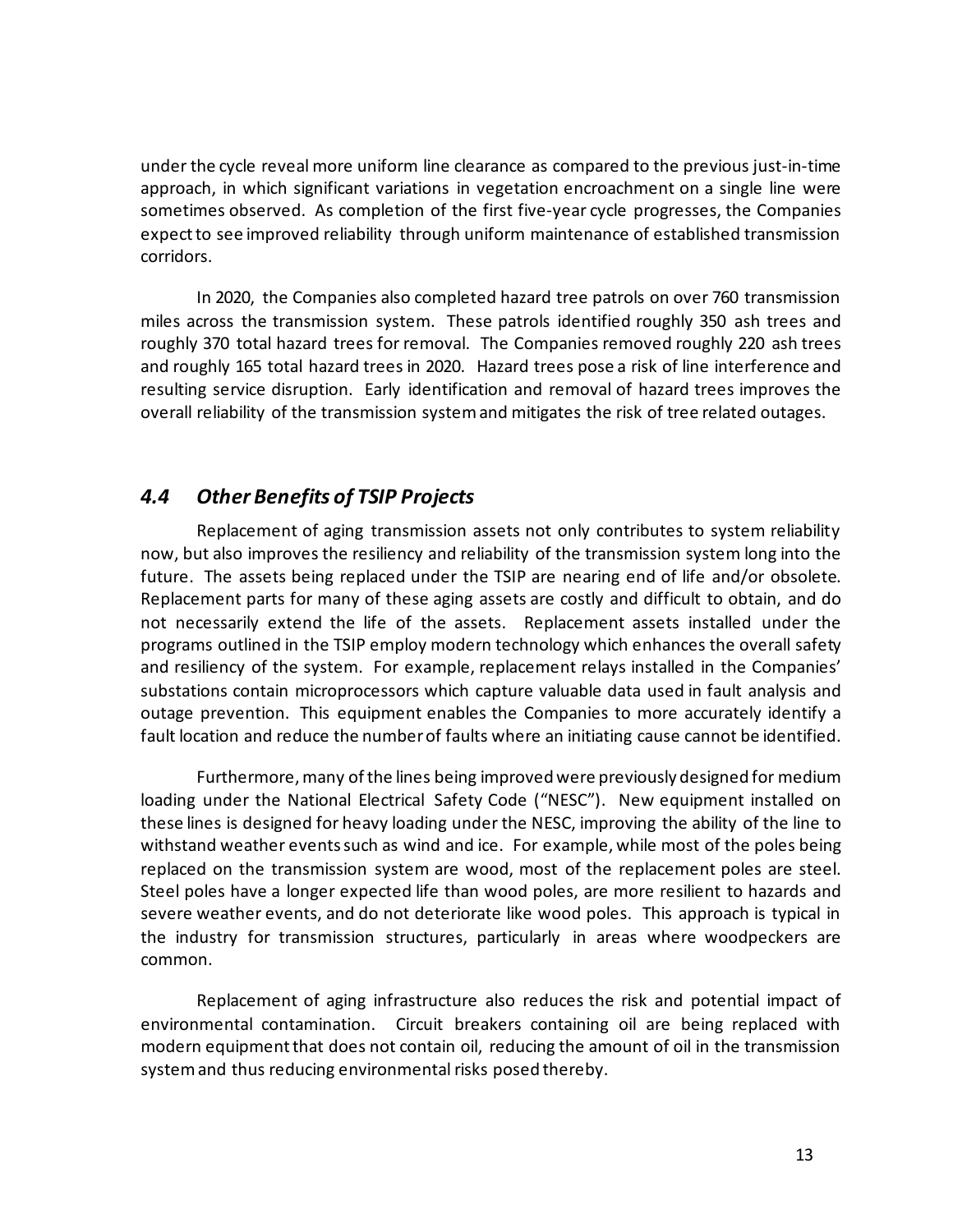In summary, the investments being made consistent with the TSIP provide long lasting benefits to system resilience, public and employee safety, and operational efficiency in addition to improving overall system reliability.

### <span id="page-16-0"></span>**5. 2021 Projected KPSCSpending**

The following table shows the Companies' combined projected spend in 2021 related to programs outlined in the TSIP:

| Table 6: LG&E and KU Combined KPSC Projections for 2021<br>(\$MM) |                                    |  |
|-------------------------------------------------------------------|------------------------------------|--|
|                                                                   | Current 2021 Forecast <sup>7</sup> |  |
| O&M Total:                                                        | \$16.7                             |  |
| Capital Total:                                                    | \$168.4                            |  |
| Total:                                                            | \$185.1                            |  |

The Companies intend to continue their strategy for proactive replacements to sustain the integrity of the system and want to build on the current progress made to improve reliability through additional line sectionalizing. As noted previously, LG&E and KU continue to see a growing pole replacement backlog and intend to continue their focus on reducing the backlog. Other areas that are being targeted for proactive replacements in the Lines program are aging conductors, with the Substation program targeting proactive replacement of control houses, breakers, switches, and relays. The focus of the reliability program is geared toward adding motors and breakers to the system.

<span id="page-16-1"></span> $7$  Forecast includes actual spending through March, 2021 and projected spend for the remainder of the year.